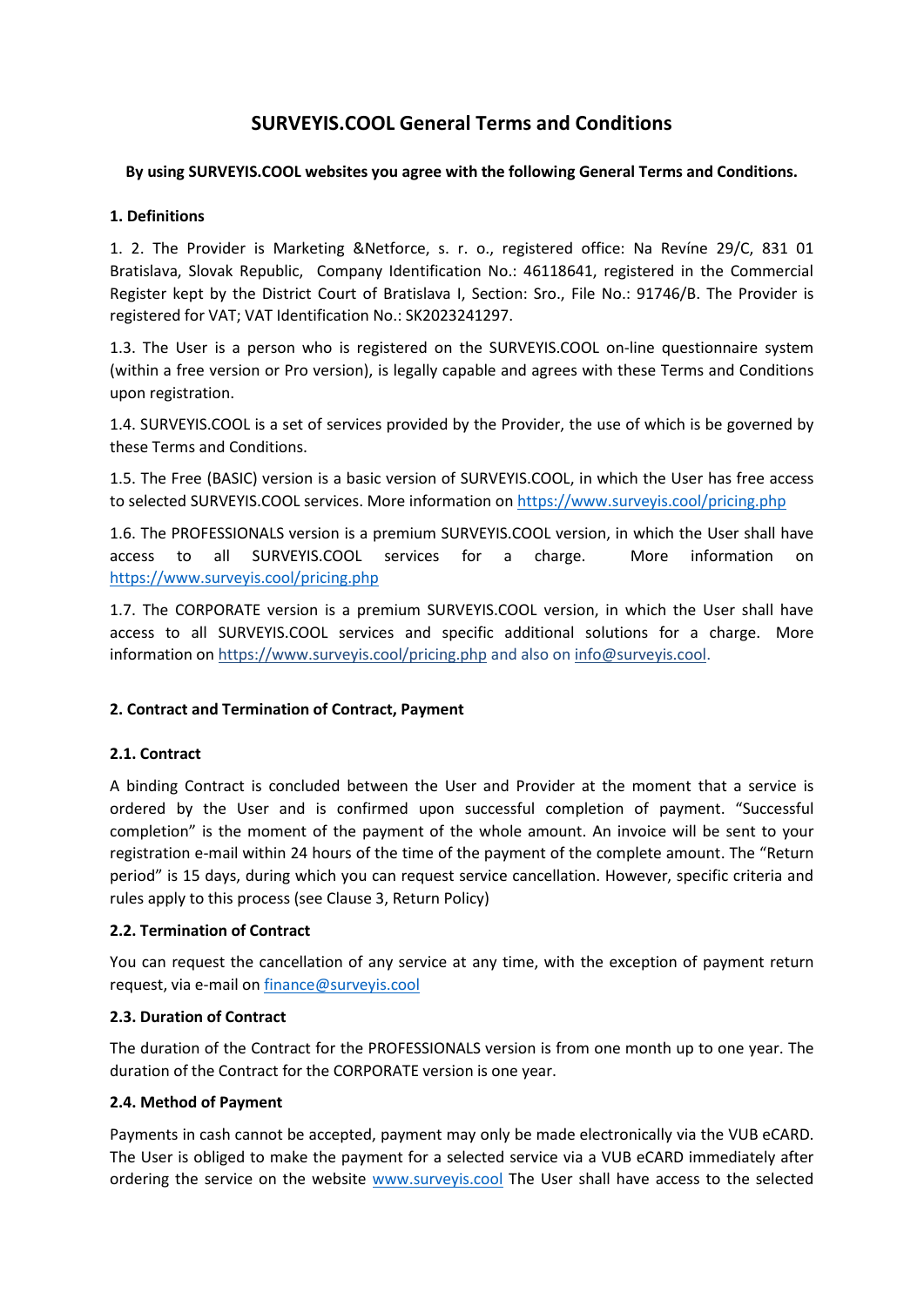service after payment completion. The invoice will be available on the Users account within 24 hours from payment.

# **2.5. Prepaid Services**

Some of the services of the Provider shall be charged as subscriptions. It means that the User is charged in advance on a regular basis for the SURVEYIS.COOL services in advance on a regular basis (each period is called the "Billing Period"). In this manner, the User can prepay for the use of selected SURVEYIS.COOL services for instance for one year, while paying for such a Billing Period only once and in advance. The User can choose a monthly, quarterly or yearly Billing Period.

### **2.6. Change of Charges**

SURVEYIS.COOL reserves a right to change the charges for the services at any time, while in the case of subscription services, such a change of price shall become effective not sooner than the first day following the end of a current Billing Period. SURVEYIS.COOL shall notify the User of any price changes in writing at least 15 days prior to any such change, and shall provide a reasonable period to the User, enabling them to cancel a subscription before such a change becomes effective.

### **2.7. Service Activation**

The payment date is set based on a proof of payment from the selected payment receiver (i.e. a payment method provider). The account of the User will be debited with the given amount immediately in case of a VUB eCARD payment. The payment date will be the date of the selected SURVEYIS.COOL service activation.

### **3. Return Policy**

# **3.1. Request for a Refund**

The PROFESSIONALS version, or additionally extra answers that have been purchased, can be cancelled and a refund can be requested within 15 days of their activation date. Refunds will only be possible if it the first purchase of such services by the User. The 15-day money refund period does not apply to repeated payments, even in the event of automatic service restoration. The User is obliged to send a request for Contract termination via e-mail on [finance@surveyis.cool](mailto:finance@surveyis.cool) The Provider reserves the right to examine the reasons given for service cancellation and based on this it will decide whether to accept or reject the User´s request.

#### **3.2. Reasons for Cancellation**

In the event of a justifiable request for the cancellation of any charged service, the User is obliged to provide a reason for such cancellation. In all the aforementioned events, reasons for a refund can be as follows:

- Complete cancellation of all services
- A recurrent technical problem in relation to a service, which prevents the normal function of a User´s project.
- A service which has been fully paid for (with a proof of payment) and cannot be provided.

# **3.3. Date and Method of Refund**

The refund of a payment will be made within 60 days of the date of receipt of the Provider´s notification of refund approval, and will be made using the payment method of your original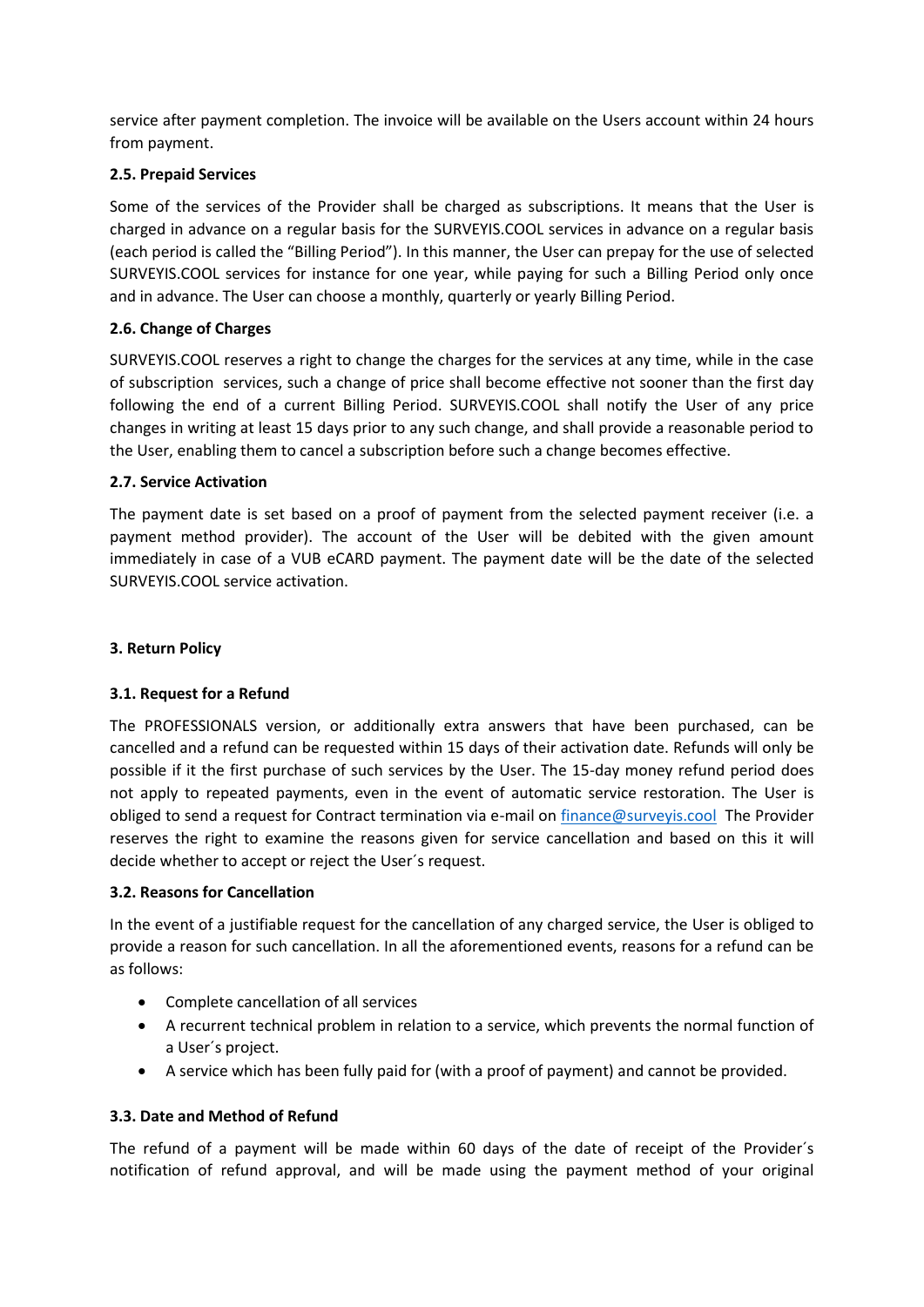payment (with the exception of a direct deposit). Service deactivation will be carried out along with the refund.

### **4. Personal Data Protection**

4.1. The User can save their personal data on SURVEYIS.COOL, including the personal data of third persons, or such third persons can save them via SURVEYIS.COOL whilst using the services. All data obtained from the Users via SURVEYIS.COOL will be used exclusively for survey purposes and is only accessible to the authorised personnel of the Provider. SURVEYIS.COOL shall access the content as confidential information. The Provider shall observe all valid laws regulating personal data protection, especially the legislation on Personal Data Protection.

#### **4.2 Data Processing**

The User can be asked to provide personal information in different sections of the [www.surveyis.cool](http://www.surveyis.cool/) website. The Provider commits to not using such information for purposes other than those for which the request was made.

#### **5. Account Management**

#### **5.1. Registration**

The first step in using SURVEYIS.COOL services is a valid User registration. This step will allow the User to create a project. The future User must provide a valid e-mail address, password and other personal data upon registration. Accounts cannot be shared, and one account can only be used by a single legal entity or person.

#### **5.2. Confidentiality of Password**

The User will be held liable for maintaining the confidentiality of their password and account, and for all activities performed using their account or password regardless of whether such activity has been authorised by them. In the event of the unauthorised use of a password or account, the User is obliged to notify the Provider of this without delay via an e-mail sent from the e-mail address the User entered upon registration.

#### **5.3. Updating of Contact Data**

The User is obliged to keep their e-mail address, contact data and payment data updated and accurate.

#### **6. Other Obligations of the User**

#### **6.1. Prohibited Content**

By agreeing with these General Terms and Conditions, the User commits to not publish and distribute through SURVEYIS.COOL any material of a defamatory, threatening, obscene, harmful, pornographic or otherwise illegal character. Also materials which are in any respect infringing or contrary to the rights of the Provider or others (including but not exclusively intellectual property rights, confidentiality and the right to privacy) are fully prohibited, as well as any actions which may cause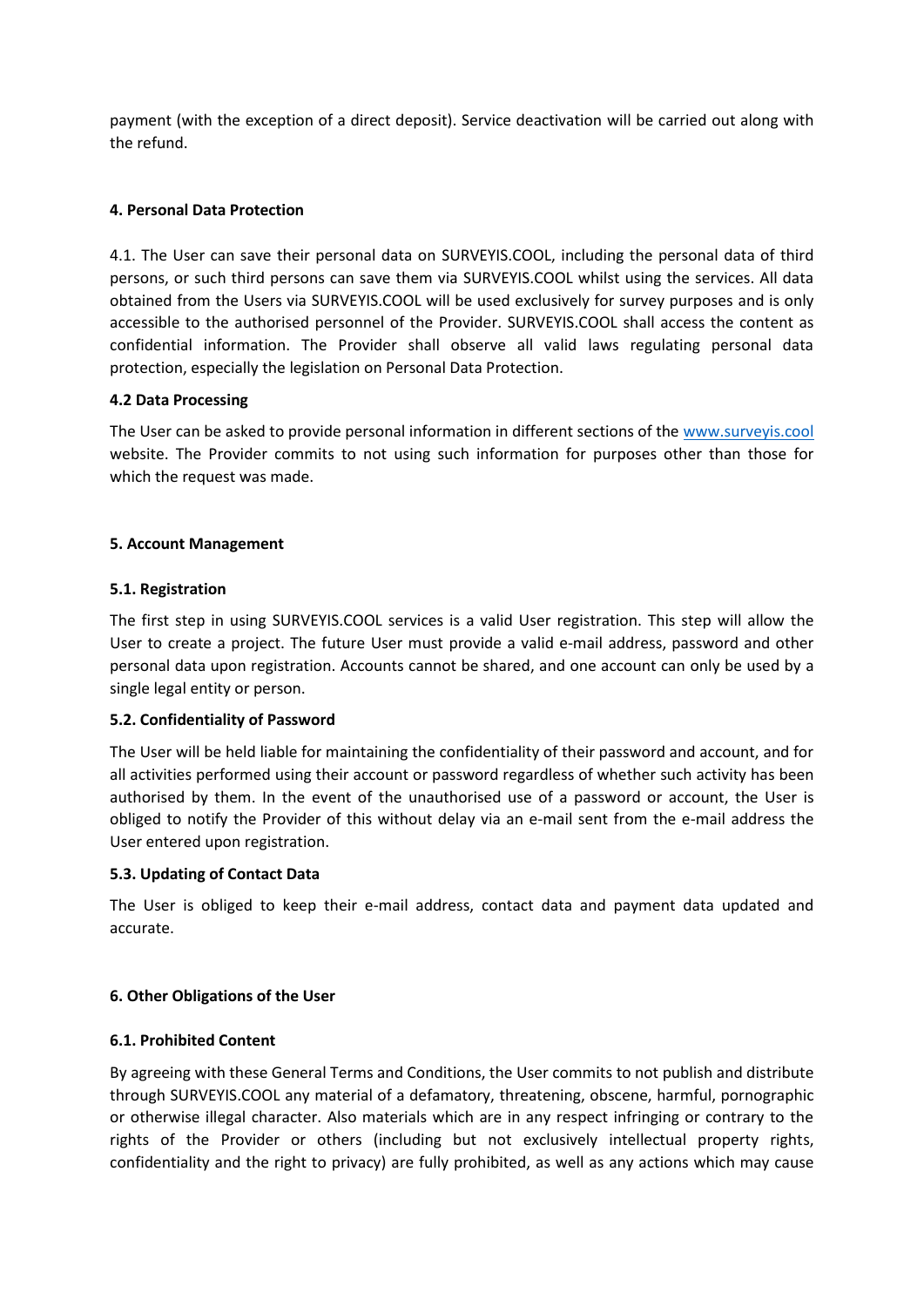problems, detriment or inconvenience to you or others. In addition, the User cannot express vulgar, abusive, sexist, racist or otherwise offensive opinions.

# **6.2. Ownership of Content**

The User cannot publish or make otherwise accessible any material they do not own without the express consent of the legal owner of such material provided on SURVEYIS.COOL websites.

# **6.3. Content Backup**

The User is obliged to store, back up and protect the content that is shared on SURVEYIS.COOL. SURVEYIS.COOL shall not be held liable for any failure of saves, or loss or damage of User content.

# **6.4. Content Inspection**

By agreeing with these Terms and Conditions, the User acknowledges that in order to ensure compliance with the legal obligations, SURVEYIS.COOL can request to inspect User content for the purpose of determining whether such content is unlawful or whether it breaches these General Terms and Conditions. SURVEYIS.COOL also reserves the right to modify, deny access, remove or refuse todisplay content if there is a suspicion that such content breaches the law or these Terms and Conditions.

# **6.5. Cancellation of Account**

SURVEYIS.COOL reserves the right to cancel a User account and remove its content, if the User has not been active on the account for more than 12 months. In such an event, SURVEYIS.COOL shall send the User a warning e-mail sufficiently in advance, i.e. 15 days, in order to provide the User an opportunity to sign in to their account and keep it active.

# **6.6. SPAM**

The User cannot promote their SURVEYIS.COOL questionnaires by circulating SPAM (i.e. e-mails sent to accounts without the prior consent of the owners of the accounts).

# **6.7. Robotic Software**

The User cannot use robotic software (or any other software which is not owned by SURVEYIS.COOL) in order to create new SURVEYIS.COOL questionnaires, or to ensure access or modification of the existing SURVEYIS.COOL questionnaires.

# **6.8. Intellectual Property**

All materials to which intellectual rights, trademarks and other intellectual property rights apply or the content of materials delivered as part of SURVEYIS.COOL shall remain a part of the Provider´s licences under all circumstances. The User cannot use such material or content without the consent of the Provider or third party. The User can use such materials exclusively in the manner specified in the General Terms and Conditions. The User cannot copy, multiply, distribute, and commercially or otherwise use such materials or their content for their benefit, and cannot help others perform the aforementioned activities.

# **6.9. Breach of General Terms and Conditions**

Non-compliance with the conditions specified in Clause 6.8 or the engagement in activities supporting or otherwise differing from these General Terms and Conditions of service provision will be subject to disciplinary proceedings and criminal prosecution. The decision to initiate disciplinary proceedings (including but not limited to suspension of all services) shall be solely determined by SURVEYIS.COOL.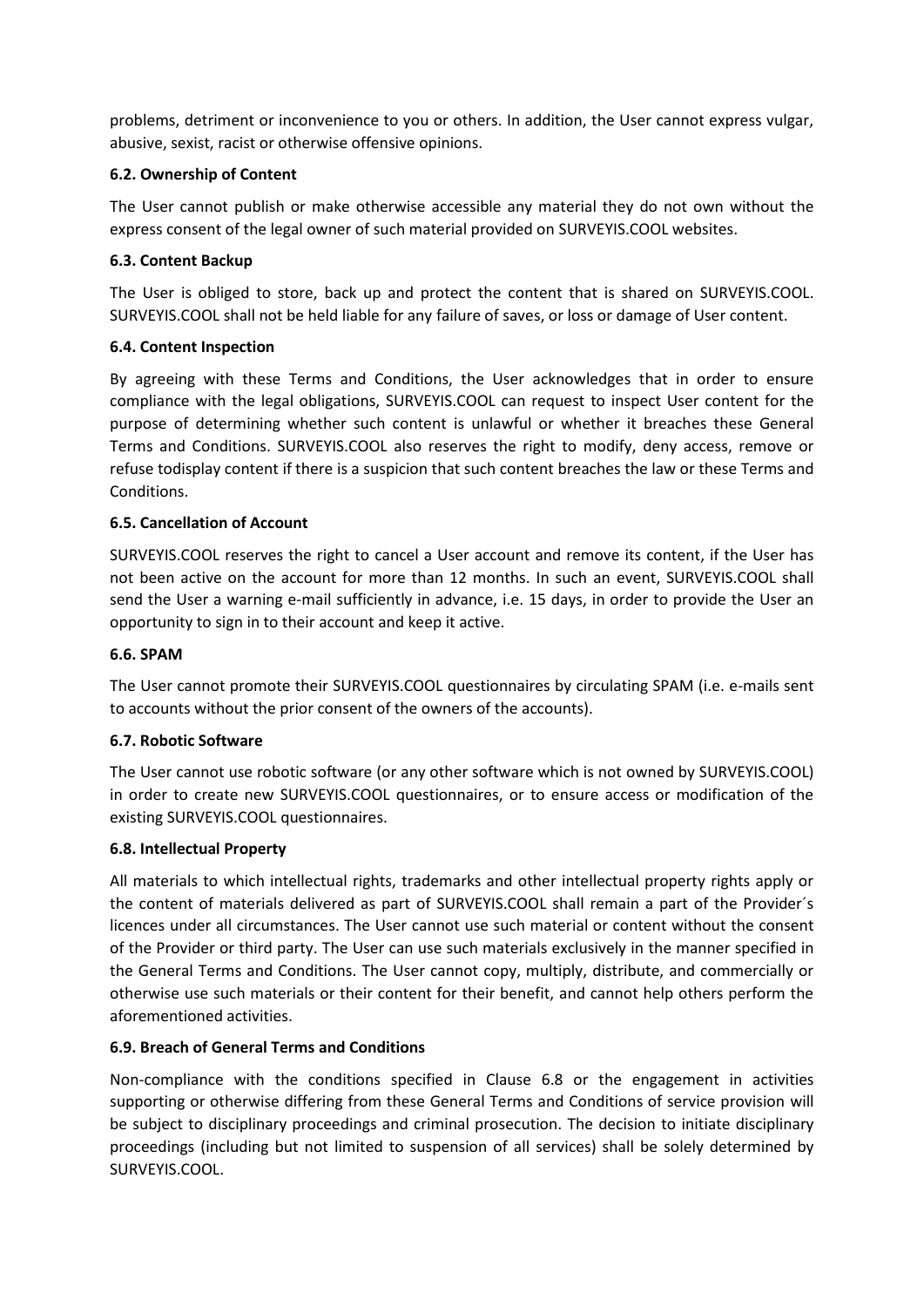### **6.10. Suspension and Termination of Service Provision**

The Provider reserves the right to immediately terminate or suspend the provision of services to the User for an indefinite period in the event that the User breaches, or the Provider reasonably assumes that they breach the General Terms and Conditions. At its discretion, the Provider can suspend SURVEYIS.COOL services in the event that the User acts in a manner unacceptable to the Provider.

### **7. Final Provisions**

### **7.1. Supervisory Body**

The Supervisory body, which oversees the Provider´s activities, is the Inspectorate of Slovak Trade Inspection for the Region of Bratislava, Prievozská 32, P.O. Box 5,820 07 Bratislava 27, Slovak Republic.

### **7.2. Changes of General Terms and Conditions**

The Provider reserves the right to change these Terms and Conditions at any time. The most up to date version will be available on [www.surveyis.cool.](http://www.surveyis.cool/) These documents are effective from the date of their last change. In the case of any disputes, the English version of the Terms and Conditions, available on [www.surveyis.cool,](http://www.surveyis.cool/) shall have primacy.

#### **7.3. SURVEYIS.COOL newsletter**

In addition to the agreement with these Terms and Conditions, the User also gives consent to the Provider to provide the SURVEYIS.COOL newsletter electronically via e-mail. The User is entitled to withdraw consent pursuant to the previous sentence.

# **7.4. Validity and Effectiveness of the General Terms and Conditions**

In the event that a court decides in legal proceedings that a provision of these Terms and Conditions of service is invalid or otherwise unenforceable, the given provision will be excluded from the Terms and Conditions of service provision, while all other provisions of the General Terms and Conditions shall retain full validity and effectiveness.

#### **7.5. Disclaimer of Liability**

THE PROVIDER SHALL NOT BE HELD LIABLE FOR DAMAGES CAUSED TO THE USERS, THIRD PARTIES OR THEIR HARDWARE, INCURRED DIRECTLY, INDIRECTLY OR ACCIDENTALLY AS A RESULT OR WITH REGARD TO SURVEYIS.COOL SERVICES INCLUDING DOWNLOADING OF MATERIALS USING THE SURVEYIS.COOL SERVICES. WE SHALL NOT BE LIABLE FOR DAMAGES INCURRED BY THE USERS OR THIRD PARTIES AS A RESULT OF AN INABILITY TO USE OUR SERVICES AND/OR WEBSITES AND/OR PRODUCTS WHETHER DIRECTLY, INDIRECTLY OR IN RELATION TO THIS INABILITY. FOR THIS REASON, BY USING OUR SERVICES, YOU ACT AT YOUR OWN DISCRETION, YOUR OWN RISK AND RESPONSIBILITY. THEREFORE, YOU ARESOLELY LIABLE FOR ANY DAMAGES TO YOUR COMPUTER, SYSTEMS OR OTHER EQUIPMENT, OR ANY LOSS OF DATA AS A RESULT OF DOWNLOADING MATERIALS.

YOU EXPRESSLY ACKNOWLEDGE AND AGREE THAT YOU SHALL USE SURVEYIS.COOL WEBSITES, OUR SERVICES AND PRODUCTS AT YOUR OWN RISK AND RESPONSIBILITY AND THAT SURVEYIS.COOL WEBSITES, SERVICES AND PRODUCTS ARE PROVIDED IN THE FORM "AS THEY ARE" AND "AS AVAILABLE". YOU ALSO ACKNOWLEDGE THAT WE SHALL NOT BE HELD LIABLE FOR THE AVAILABILITY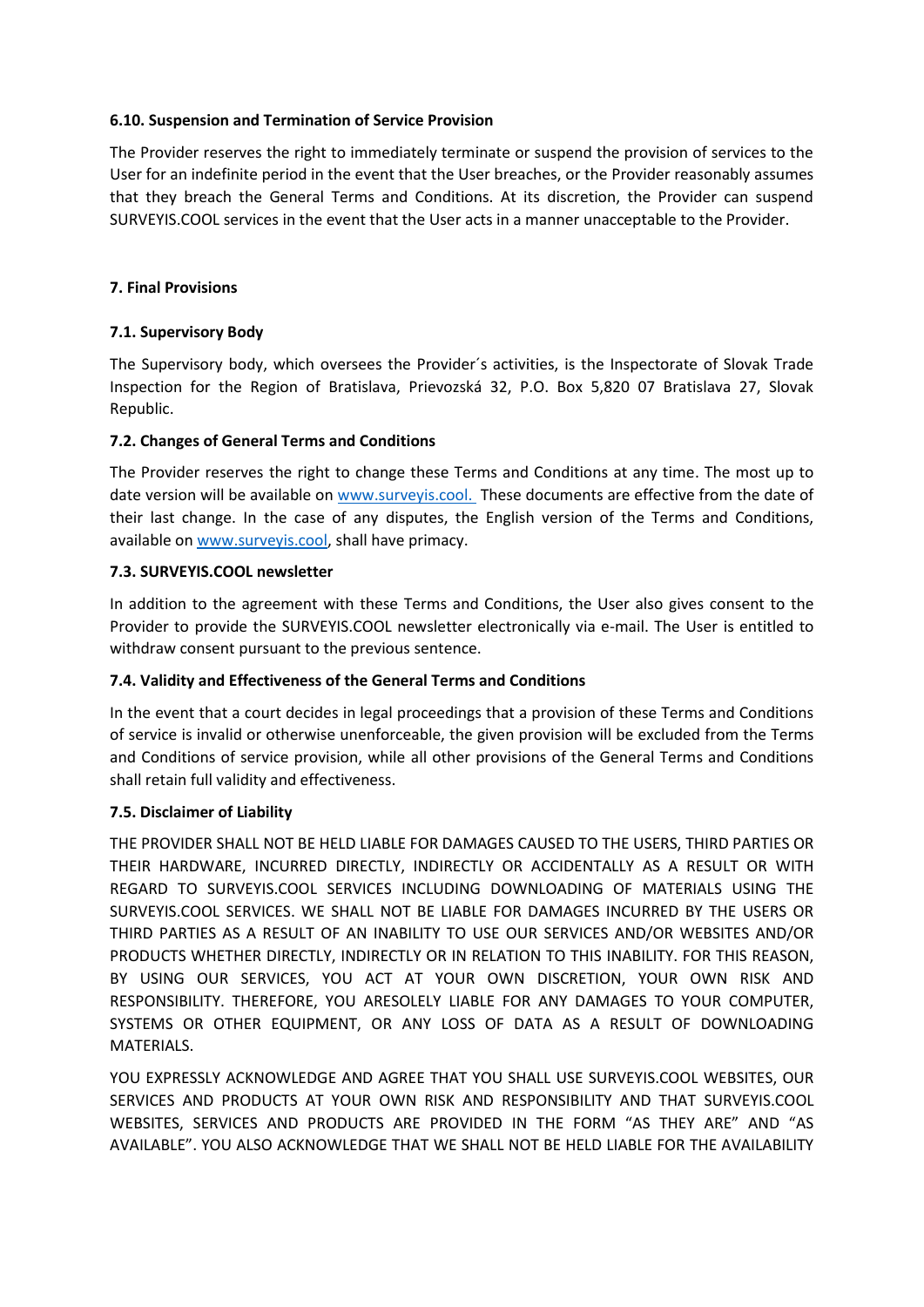AND/OR FUNCTIONALITY OF THE WEBSITE OF ANY THIRD PARTY AND/OR MATERIALS TO WHICH ACCESS IS POSSIBLE THROUGH THE SURVEYIS.COOL WEBSITE.

### **12.1 General**

We shall not be held liable for any direct, indirect, accidental, exceptional or exemplary damages which may be incurred by you. It includes but is not limited to loss of profit (whether incurred directly or indirectly), loss of good name or reputation, loss of data, costs incurred as a result of the purchase of alternative products or services or other non-material losses. Damages or losses that you may incur, including but not limited to loss or damage caused as a result of:

- a) Your reliance on the completeness, accuracy or existence of any advertisement, or as a result of any relationship or transaction between you and an advertiser or sponsor whose advertisement is displayed during the use of our services;
- b) Any changes related to the provided services, which SURVEYIS.COOL can make, or any permanent or temporary suspension of service provision (or any functions within such services);
- c) Deletions, damages or failures in the storage of content and other communication data stored or transferred by your use of the services;
- d) Inability to provide SURVEYIS.COOL with accurate information on your account;
- e) Your failure to secure password or account information, and keeping it secret;

### **12.2 Jurisdiction**

The aforementioned limited liability of Marketing & Netforce towards you (Clause 12.1) shall apply regardless of whether Marketing & Netforce has or has not been notified or made aware of the possibility of such incurred loss. The legal restrictions in your jurisdiction shall also apply.

#### **12.3 Information provided on SURVEYIS.COOL websites**

We shall neither be held liable for nor guarantee the following:

- a) Materials compiled by Users, especially those published in blogs and/or forums. In addition, we shall not support such materials and reserve the right to monitor such posts as well as to respond to any content of such blogs or forums, express an opinion about them, modify them, reject its publication or remove it at our discretion. However, the fact that certain material has not been removed shall not mean that we agree with it or support it in any manner;
- b) Accuracy, timing or reliability of any information/declarations on SURVEYIS.COOL websites, or declarations, advice and/or opinions of the Users on blogs and forums (except to the extent required by law). In case you have a complaint in relation to the actions and/or a declaration of another User, you shall agree with the prosecution of such a User, but we would be the subject of any prosecution.
- c) Quality, accuracy and appropriateness of SURVEYIS.COOL websites, except to the extent required by law. Nevertheless, we shall undertake reasonable efforts in order to provide you with our services at the most professional level.
- d) Any fraudulent or untrue declaration made by us with fatal or health-impairing consequences caused by our negligence. We shall not be held liable and shall not guarantee